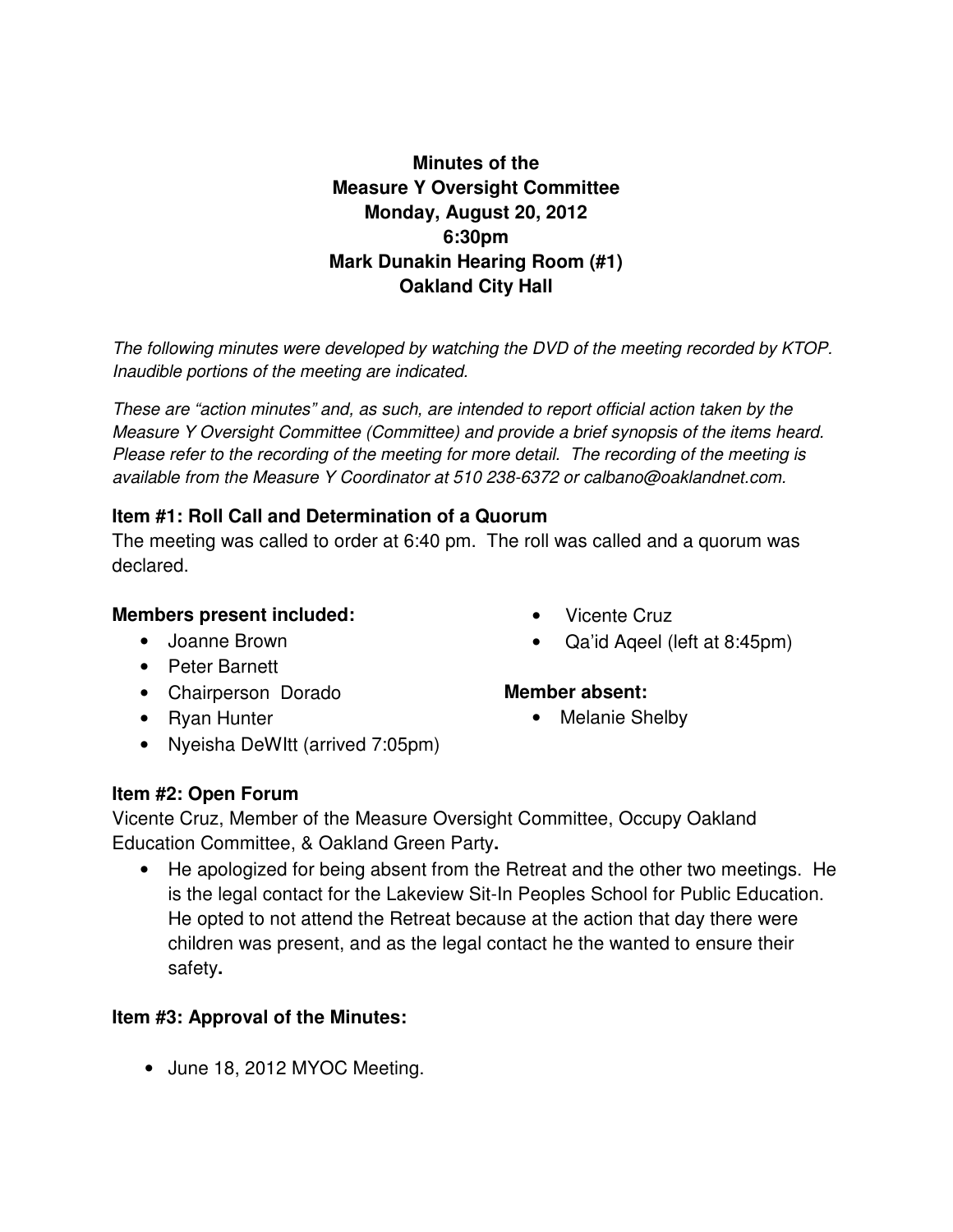**MOTION: It was moved by Member Barnett and seconded by Member Brown to approve the minutes as written.** 5 ayes, 0 opposed, 1 abstention. Motion Passes.

- June 26, 2012 MYOC Retreat.  **MOTION: It was moved by Member Barnett and seconded by Member Hunter to approve the minutes as written.** 5 ayes, 0 opposed, 1 abstention. Motion Passes.
- July 16, 2012 MYOC Meeting.

 **MOTION: It was moved by Member Brown and seconded by Member Aqeel to approve the minutes as written.** 5 ayes, 0 opposed, 1 abstention. Motion Passes.

## **Item #4: Measure Y Budget – OPD Revenue and Expenditures**

Tabled until next month. Two months (June and July) will be reviewed at that time.

## **Item #5 Measure Y Budget – Final Draft, Evaluation RFP**

- Dyanna Christie said she was asked to assist the City Administrator's Office in developing the Measure Y Evaluation RFP. The Committee has been through a few iterations of the RFP, and she has incorporated the feedback. She was present to see if there are other suggestions or if we can move forward and post the RFP.
- Members Brown and Hunter (members of the Ad Hoc Committee on the Measure Y RFP) said they appreciated input from the Ad Hoc Committee members, and the patience shown by Ms. Christie and Ms. Albano in working with the Committee to develop the RFP. They would have hoped to be timelier as a Committee, but believe the product was better for the time spent, and really advances our ability to assess how MY funds are being used.
- **MOTION**: **It was moved by Member Hunter and seconded by Member Brown to endorse and support the final draft of the Evaluation RFP.** 5 ayes, 1 opposed. Motion Passes.
- The timeline is to post the RFP by this Friday. Final details need to be worked out. There will be approximately four weeks to respond and we hope for the final announcement on October 5, 2012.

## **Item #6 RDA Community Policing Report**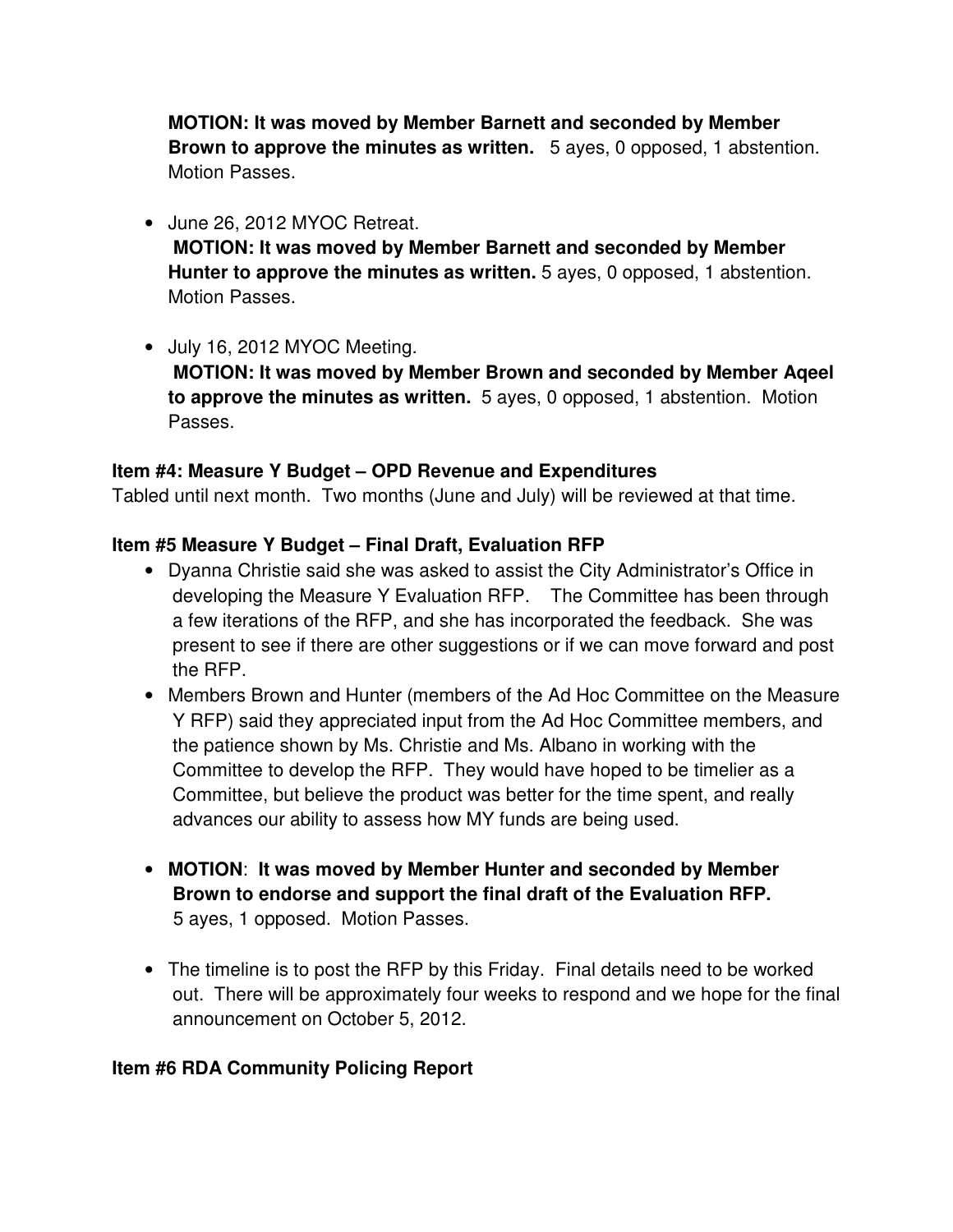Pat Bennett and Brightstar Ohlson from RDA provided an overview of the final community policing evaluation report for 2011-2012. Their PowerPoint presentation discussed a variety of topics including the SARA process, and highlighted the following recommendations:

- 1. Offer a PSO School annually and ensure that PSOs across the Department have access to the training topics identified through the PSO survey.
- 2. Expand Measure Y Equipment and Training funds to upgrade laptops, particularly in Area 1 and identify opportunities for external training.
- 3. Ensure better alignment of effort across Areas 1 and 2, particularly in relation to meeting the training needs of PSOs and provide Department-wide training in community policing and problem- solving approaches.
- 4. Balance the need to provide PSO service to each NCPC beat with the need to respond to surges in violent crime through the deployment of Crime Reduction Teams.
- 5. Develop metrics for measuring CRT impact on public safety early on in the fiscal year, should the Department decide to re-deploy CRTs.
- 6. Align Measure Y's community policing investment with other public safety initiatives and funding sources.

A variety of opinions, questions and comments were expressed by Committee members and RDA. The following highlights the discussion:

- Committee members said this was the best report so far well organized, professional, didn't avoid issues, and was clear and to the point.
- The discussion on the SARA Database was really useful.
- OPD management is at fault for the PSOs not having the resources, training and equipment they need to do their job.
- The role of the Committee is misconstrued (page 36) as the Committee did "approve" the PSOs moving to CRTs, as the Committee does not have that power as it can provide input and opinions only.
- There was doubt that the CRTs are as effective as they are purported to be, and their work needs to be evaluated for effectiveness. The works of the CRTs might be good law enforcement but there is no justification for moving PSOs to CRTs inasmuch as what they are described as doing appears to be normal law enforcement work. Doubt was expressed that CRTs expand the ability of the few PSOs as there is no data supporting this assertion.
- Ms. Ohlson said she heard consistently from PSOs that there are certain problems they cannot solve by themselves and value the help of the CRTs. Ms. Bennett said they heard overwhelming from the PSOs that they felt they needed the CRTs and there was a strong outpouring of feeling in this regard.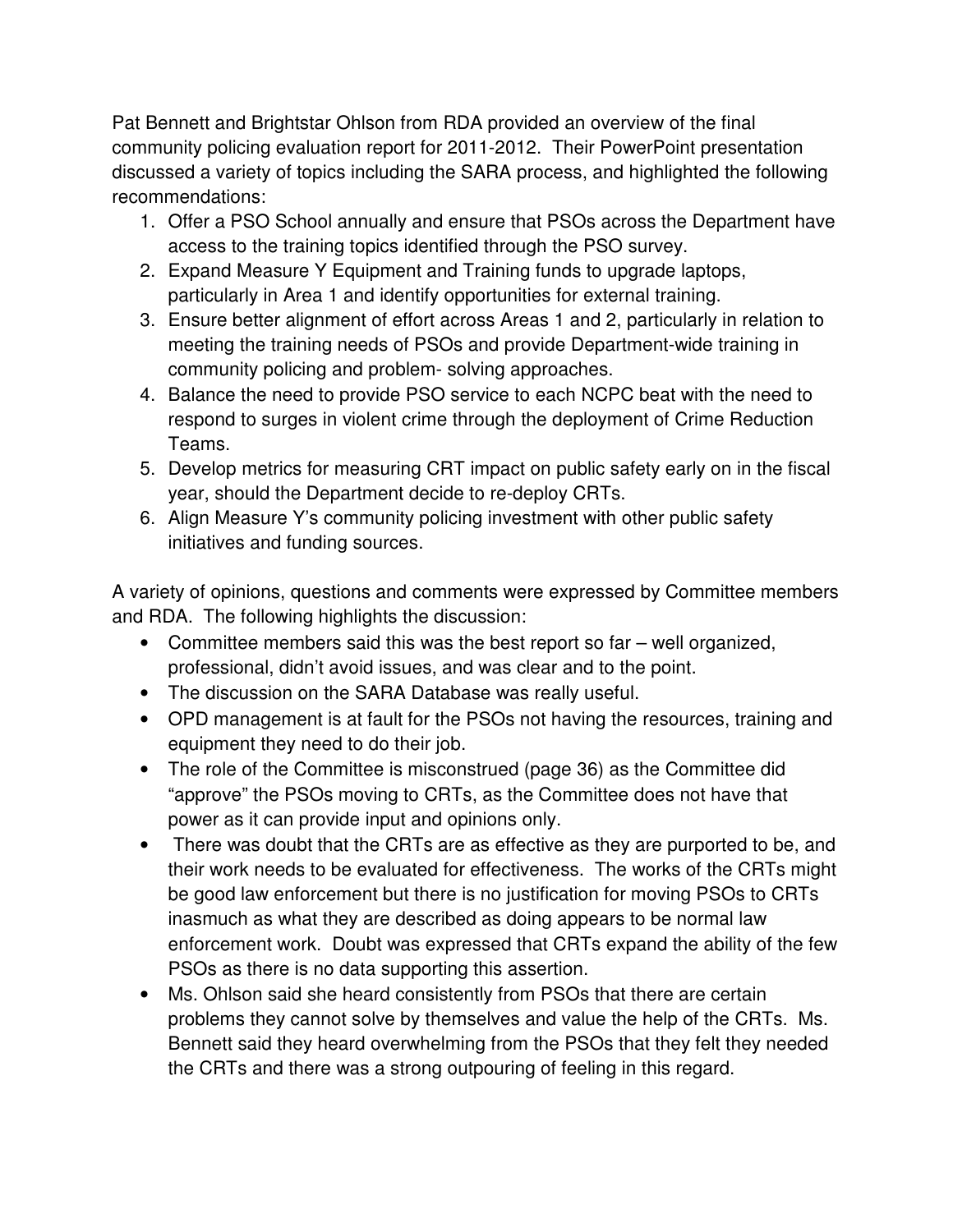- The needs for an evaluation of the CRTs is important if money goes into these teams then there needs to be a data-driven-way to measure how they add value. The issue remains – is there a link between PSO activities and an actual reduction in crime.
- RDA conclusions were validating of the things the Committee has been talking about for months – that there has been no change in – such as the need for a training plan for the PSOs. Similarly, regarding equipment expenses since more than half of the equipment budget has been left unspent.
- All OPD officers should be thinking of themselves as community policing officers.
- Member Cruz asked if there was an economic component to the evaluation. RDA responded "no", however PSOs express the opinion that the best way to reduce crime is for people to have living wage jobs. However, they also knew it was not in their power to affect this. RDA said PSOs were empathetic to the situation that Oakland residents were facing, and that the root of the crime problem was poverty.
- RDA said that they see exceptional community relations skills on the part of the PSOs in working with the NCPCs as partners. RDA also said that the analysis component of SARA is one of the primary differences between traditional policing and community policing. OPD has moved a long way since the beginning of the evaluation in developing awareness of the analysis component. This represents a compelling change in the culture of OPD, even if it is modest.
- Very few PSOs said they work with the violence prevention grantee organizations. They work mostly with the street outreach teams. OPD needs to help the PSOs learn more about the resources available, and to facilitate their interaction with the violence prevention programs.
- Prostitution is an entrenched problem, like drug dealing, and RDA has spoken to the PSOs about it. Given their power, they would say it was a success for them if there was a reduction in calls for services at a particular corner or area. Real success would be the economic revitalization of the area, but PSOs are aware that this is beyond their scope of work. But they do what they can, given their job as a PSO.
- RDA was asked, going forward, what needs to be in place for the evaluation of the CRTs to happen. RDA said the SARA database has been helpful in analyzing the work of the PSOs. Something similar thing for CRTs, at a minimum, would be a good first step.
- Chairperson Dorado said he would like to see the NSCs take up the duties outlined on page 8 and would rather see the PSOs working on meatier issues. Additionally, residents have a role in the problem-solving process, too, via the NCPCs - particularly in the scan and analysis phases. Where there is an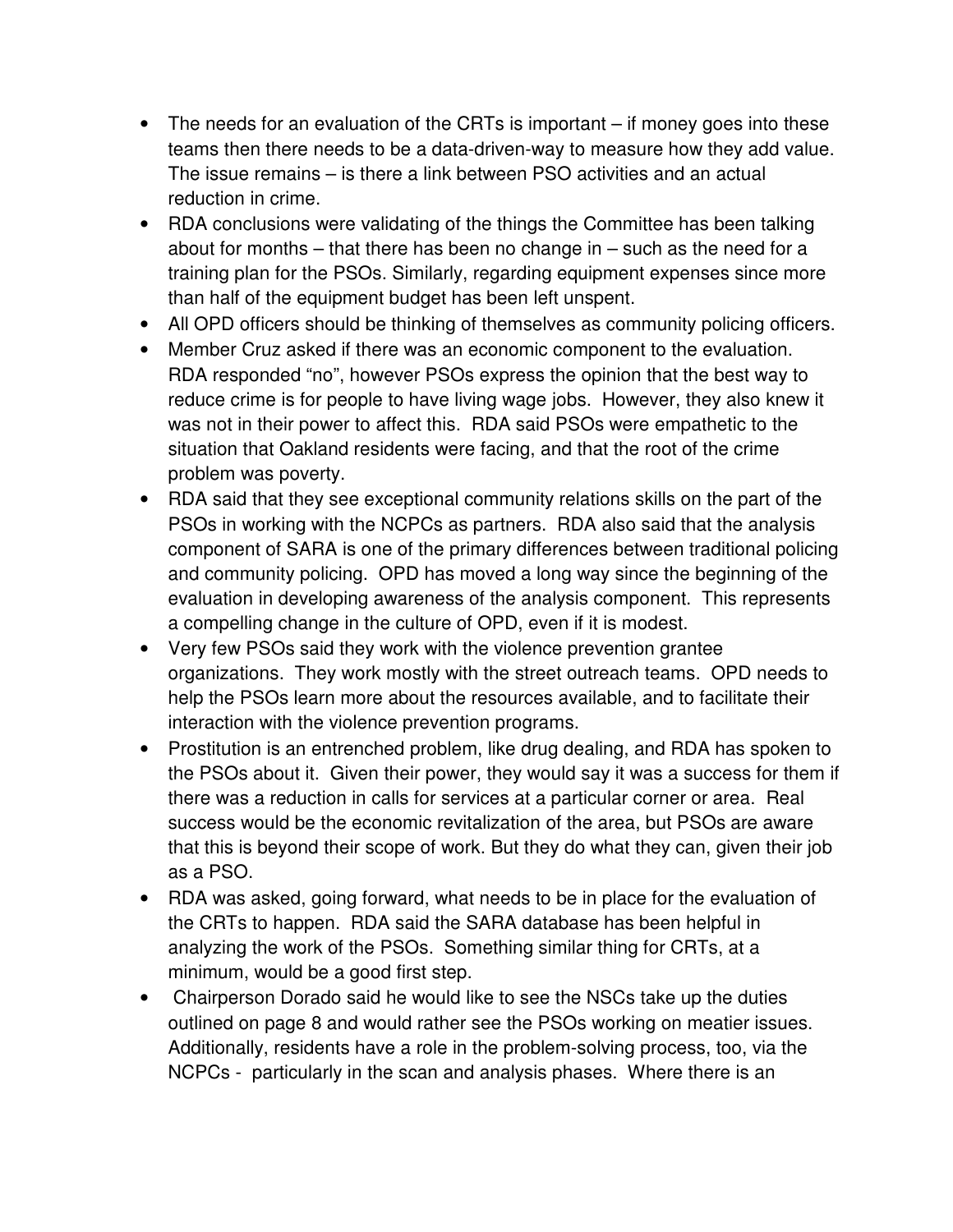effective PSO working in collaboration with the residents to gather information it can be very effective.

• It was pointed out that PSOs are also female and when referring to them, we should include "she" as well.

Deputy Chief Breshears said he had read the report and had met with Ms. Ohlson about it. It also introduced other OPD staff present including Captain Medeiros, and Lieutenants Coleman and Hamilton. The highlights of their comments include the following:

- Next year, OPD is looking at going from two BFOs to one with one captain responsible for all the PSOs in the city. PSO resources would then be coordinated consistently across the city. This will include the grant-funded school resource officers as well.
- There was training on July 24 and 25, 2012 for both Patrol Offices and PSOs. While once group was in training the other covered their beats. The two 2-8 hour trainings focused on the SARA process: how to do the analysis phase, developing response plans with measureable outcomes, etc. Lieutenants Joshi and Colman are responsible for developing the PSO School for next year.
- Regarding the expenditure of funds for PSO training and equipment: There was a concern that although Measure Y money was budgeted for these items, the funds would not actually be there because of the City's deficit and the fact that the City has to kick in funds to cover the cost of the PSOs. It was only after it was determined that the funds were there that they began spending. For example, 32 computers have been ordered for the PSOs just recently.
- Regarding the NSA and diversion of resources: OPD does not feel that the NSA is an impediment to the staffing of the PSO.
- CRTs are not required by Measure Y to only support the PSOs. Their charge is to reduce violent crime. We expect them to support the PSOs, but a key guide to their success is not solely their support of the PSOs. Absent the CRTs there are no other resources or specialized units to do the violence prevention work in OPD. Every day at 8am Captain Medeiros and DC Breshears review the crime from the night before and then plan the work of the PSOs.
- We knew there would be a reduction in PSO projects when the CRTs were taken away.
- Member Cruz commented that a few months ago an office here, at the MYOC meeting, did not know how many treatment centers or shelters there were in his beat. He asked if there was something OPD could do to insure PSOs have knowledge of and access to the resources in the community. Medeiros said he will get the information and work with Sarah Bedford to be sure this is accomplished.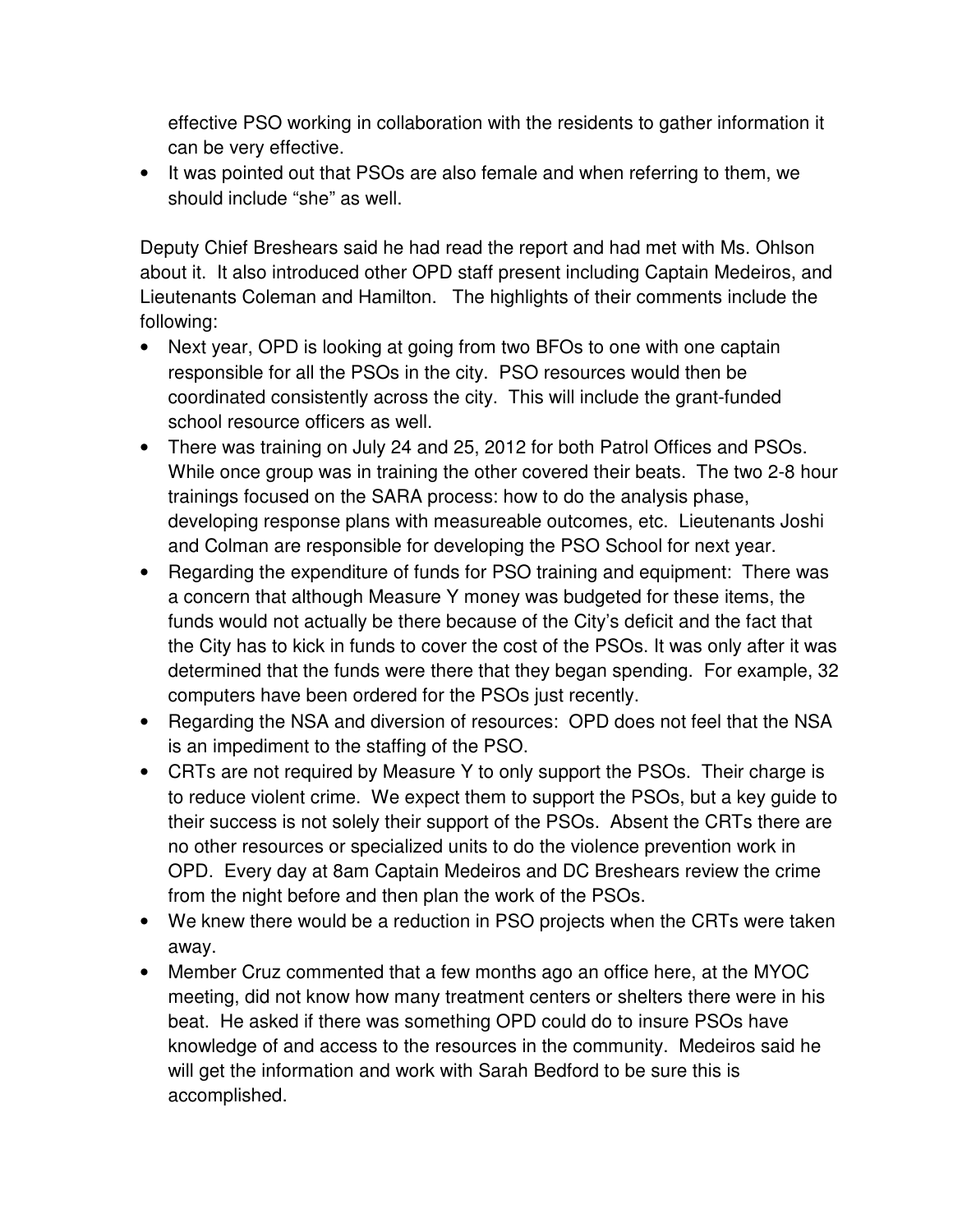## **Item #7 Breakdown of PSO Hours – OPD**

The enduring question is: What was the percentage of time PSOs spend in their beats relative to their total time on the job. A simple table from OPD showing the beat number, the name of the PSO, the percentage of time or hours on their beats (or in beat-related work) and their total time on the job is all that is requested.

- Lt Hamilton said he is no longer in charge of the PSOs in BFO I.
- Captain Medeiros said they he could do it monthly and they will do it manually.

Brightstar Ohlson from RDA also presented an example of the Sara database monthly report showing open and closed projects, the stages the projects, etc.

- Member Hunter expressed surprise that PSOs spend 10 to 20 times more time in the response phase than in any other phase. RRD commented that said that typically the scanning happens once, initially, and typically analysis is where many potential responses are explores. The response phase is the implementation phase, and depending on the problem can take up to a year to more to address. For example, open air drug markets or the robberies have a lot of response vs. other phases since they might take more than a year to implement.
- PSOs might toggle back and froth between response and assessment as they try things, and then have to do a midcourse correction and implement another response based on a new assessment.
- Breshears said he reviews the PSO projects on a quarterly basis and the sergeants have to be knowledgeable of those projects can follow-up on them.

## **Item #8: PSO Reassignment to CRT's – OPD**

Tabled until the next meeting.

## **Item #9: Public Safety Committee – MYOC standing item**

There will be a standing committee item at the PSC, quarterly for the MYOC. There needs to be a letter or memo that is submitted when the item is agenized. Member Hunter volunteered to draft the first letter. Committee members should send Member Hunter their items. Member Brown volunteered to draft a memo on the Community Policing Evaluation heard tonight so it can be included with the evaluation when it is agenized for the PSC.

#### **Item #11 Agenda Building**

The following item are on the list for future meetings:

## **Public Safety Committee:**